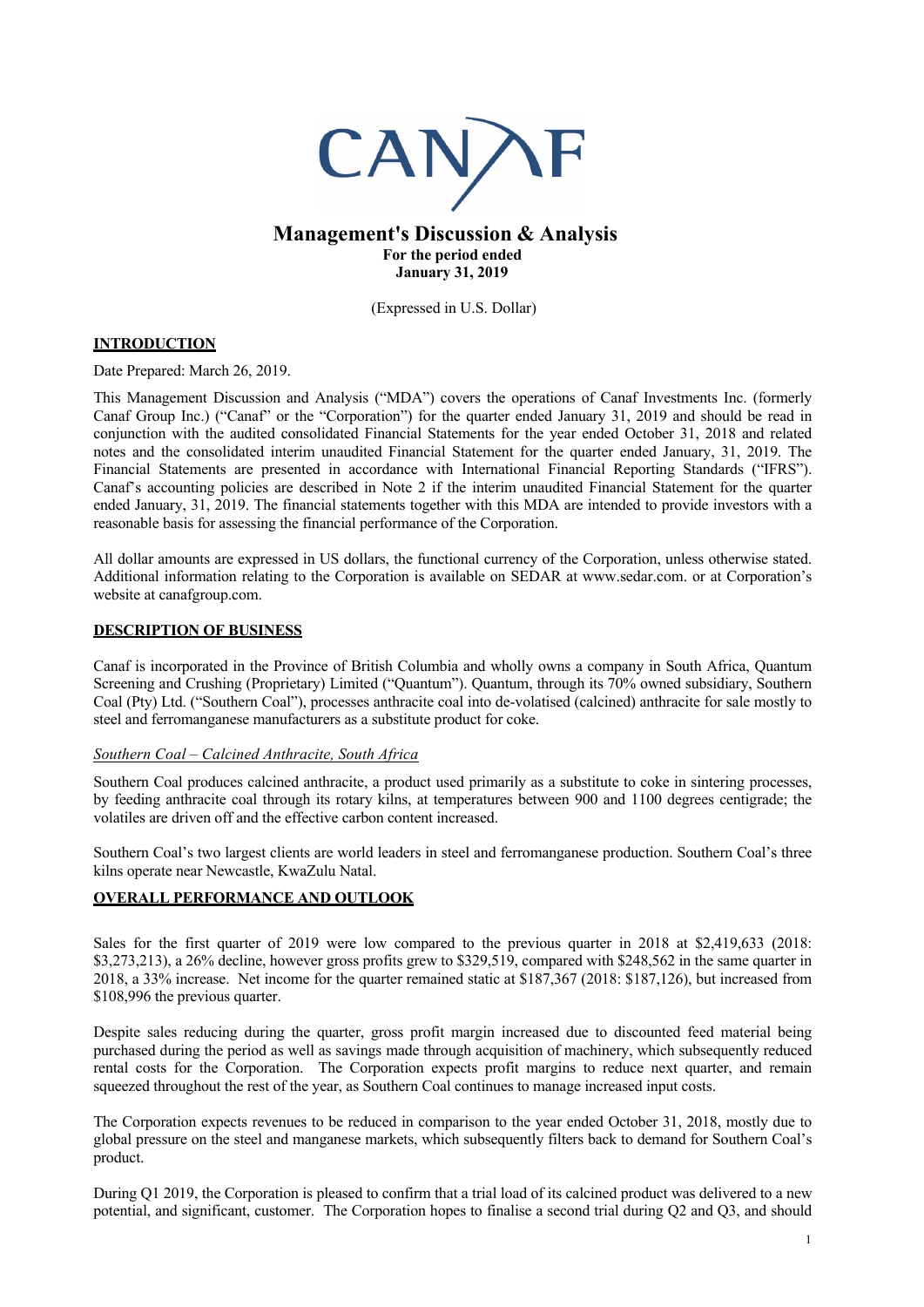#### **CANAF INVESTMENTS INC.** (Formerly Canaf Group Inc.)

Management Discussion and Analysis for period ended January 31, 2019

this convert to an ongoing supply, the Corporation feels that there is potential to return to the revenue levels of the year ended October 31, 2018.

During Q1 2019, Southern Coal made its final payment for the 14 million Rand loan from ABSA bank, which was drawn down in February 2015. Repayment of this loan now releases Southern Coal from monthly installments of approximately 392,000 Rand (approx. C\$37,000 or US\$28,000). As of January 2019, the Corporation has zero long-term liabilities.

Whilst the Corporation reports another profitable and financially positive quarter, the board can confirm that it is actively looking for new opportunities that will offer long-term growth potential and stability of sales for shareholders, be it related to its existing anthracite calcining operation in South Africa or another new, and unrelated, sector. With zero long-term debt, a strong balance sheet, and a cash flow positive business in South Africa, the Corporation believes it is in a good position to do so.

## *Selected Financial Information*

Due to the Corporation being listed on the TSX-V and it share price is quoted in Canadian Dollars, the Corporation has converted some key financial information included in this report to Canadian dollars. The following financial information is derived from the Corporation's financial statements for the quarter ended January 31, 2019, with a comparison in Canadian Dollars.

|                                              | <b>Jan 31</b>         |             | <b>Jan 31</b>         |              |  |
|----------------------------------------------|-----------------------|-------------|-----------------------|--------------|--|
|                                              | <b>3 Months Ended</b> |             | <b>3 Months Ended</b> |              |  |
|                                              | 2019                  | 2018        | 2019                  | 2018         |  |
|                                              | US\$                  | US\$        | <b>CDN\$</b>          | <b>CDNS</b>  |  |
| Conversion 1.00 US (av. 12 months)           |                       |             | 1.332                 | 1.243        |  |
|                                              |                       |             |                       |              |  |
| Revenue from Sales                           | 2,419,633             | 3,273,213   | 3,222,281             | 4,068,604    |  |
| Cost of Sales                                | (2,090,114)           | (3,024,651) | (2,783,454)           | (3,759,641)  |  |
| <b>Gross Profit</b>                          | 329,519               | 248,562     | 438,827               | 308,963      |  |
| Expenses                                     | (122, 199)            | (167, 892)  | (162, 736)            | (208, 690)   |  |
| Interest Income                              | 38,759                | 0           | 51,616                | $\theta$     |  |
| Other Income                                 | 8,254                 | $\theta$    | 10,993                | $\Omega$     |  |
| Income Tax Recovery (Expense)                | (66, 965)             | 106,456     | (89,179)              | 132,325      |  |
| Net Income for the year                      | 187,367               | 187,126     | 249,521               | 232,598      |  |
| Attributable to the Shareholders             | 134,425               | 187,126     | 179,017               | 232,598      |  |
| Attributable to the Non-Controlling Interest | 52,942                | $\theta$    | 70,504                | $\mathbf{0}$ |  |
| <b>Adjusted EBITDA</b>                       | 319,241               | 176,680     | 425,139               | 219,613      |  |
|                                              |                       |             |                       |              |  |
| <b>Conversion 1.00 US (closing position)</b> | 2019                  | 2018        | 1.330                 | 1.303        |  |
| <b>Total Assets</b>                          | 4,916,729             | 4,774,438   | 6,540,243             | 6,216,776    |  |
| <b>Bank Loan</b>                             | 0                     | 78,412      | 0                     | 102,100      |  |
| <b>Total Equity</b>                          | 4,048,978             | 3,595,840   | 5,385,959             | 4,682,128    |  |

### *Non- GAAP Performance Measures*

The Corporation has included additional financial performance measures in this MD&A, such as adjusted EBITDA. The Corporation believes that, in addition to conventional measures prepared in accordance with IFRS, certain investors use this information to evaluate the Corporation's underlying performance of its core operations and its ability to generate cash flow. Accordingly, it is intended to provide additional information and should not be considered in isolation or as a substitute for measures of performance prepared in accordance with IFRS.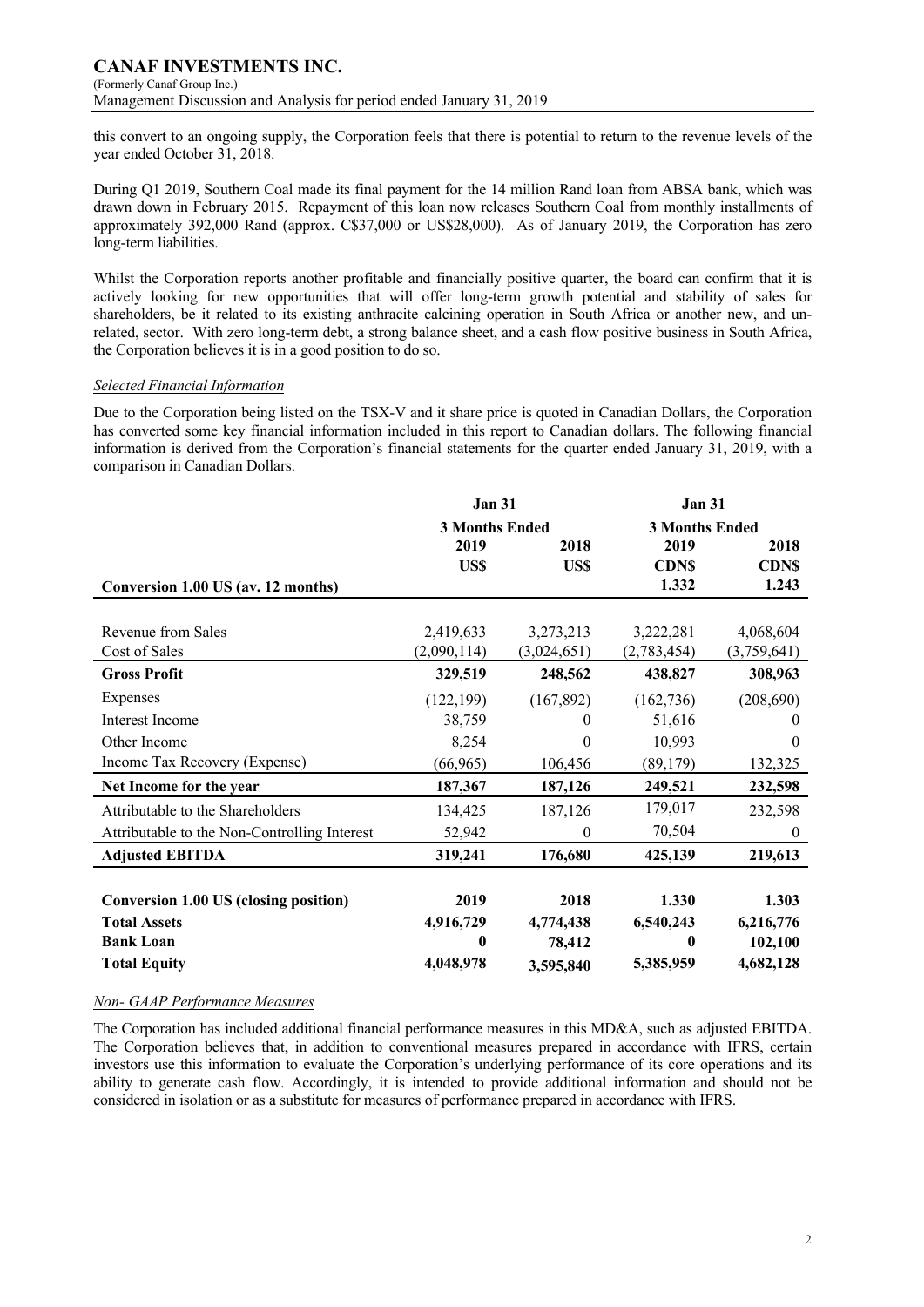# **CANAF INVESTMENTS INC.**

(Formerly Canaf Group Inc.)

Management Discussion and Analysis for period ended January 31, 2019

*\*Reconciliation of Adjusted EBITDA and Profit*

|                                 | <b>Jan 31</b>         |                  | <b>Jan 31</b>         |             |
|---------------------------------|-----------------------|------------------|-----------------------|-------------|
|                                 | <b>3 Months Ended</b> |                  | <b>3 Months Ended</b> |             |
|                                 | 2019                  | 2018             | 2019                  | 2018        |
|                                 | US\$                  | US\$             | <b>CDNS</b>           | <b>CDNS</b> |
| Conversion 1.00 US Dollar Rate  |                       |                  | 1.332                 | 1.243       |
| Net Income for the year         | 187,367               | 187,126          | 249,521               | 232,598     |
| Interest Paid                   | 1,398                 | $\boldsymbol{0}$ | 1,862                 | $\theta$    |
| Interest Received               | (38, 759)             |                  | (51,616)              |             |
| Foreign Exchange Gain/ (Losses) | 1,525                 |                  | 2,031                 |             |
| Depreciation                    | 100,743               | 96,010           | 134,161               | 119,340     |
| Income Taxes                    | 66,965                | (106, 456)       | 89,179                | (132, 325)  |
| <b>Adjusted EBITDA</b>          | 319,241               | 176.680          | 425,139               | 219,613     |

*Adjusted EBITDA represents earnings before interest, taxes, depreciation, amortization, foreign exchange gain (loss) and other revenues (expenses) as historically calculated by the Corporation.*

## **BROAD-BASED BLACK ECONOMIC EMPOWERMENT TRANSACTION (B-BBEE)**

As part of Southern Coal's B-BBEE transformation program, Amandla Amakhulu (Pty) Ltd, ("AAM"), a 100% black, privately owned, and ringfenced, company incorporated in South Africa, acquired 30% of the issued shares of Southern Coal, from Canaf's wholly owned subsidiary, Quantum, for the value of 18 million Rand. The financial effective date for the transaction is 01 August 2018.

Quantum in return received cumulative, redeemable preference shares in AAM in the amount of the purchase price. These preference shares shall provide preferential dividends, until redeemed by AAM. These dividends will be secured by an irrevocable direction from AAM to Southern Coal to pay Quantum such dividends from any distribution to AAM. Dividends were declared during the first quarter of \$135,441.52

## **CLAIM AGAINST KILEMBE MINES LIMITED**

In August 2006, Canaf, then known as Uganda Gold Mining, announced the termination of any further investment into its Kilembe Copper-Cobalt Project in Uganda. Since 2007, the Corporation has been engaged in an arbitration with Kilembe Mines Limited, ("KML"), whereby the Corporation seeks general damages, special damages and costs of the arbitration from KML for breach of contract.

The legal work, carried out by MMAKS Advocates, Kampala, against KML is at no cost to the Corporation, but any award in favour of the Corporation will be distributed to both MMAKS and the Corporation.

Despite the fact that the claim against KML Corporation remains active, the Corporation is unable to give an indication of either the quantum or any likely date by which the arbitration will be concluded.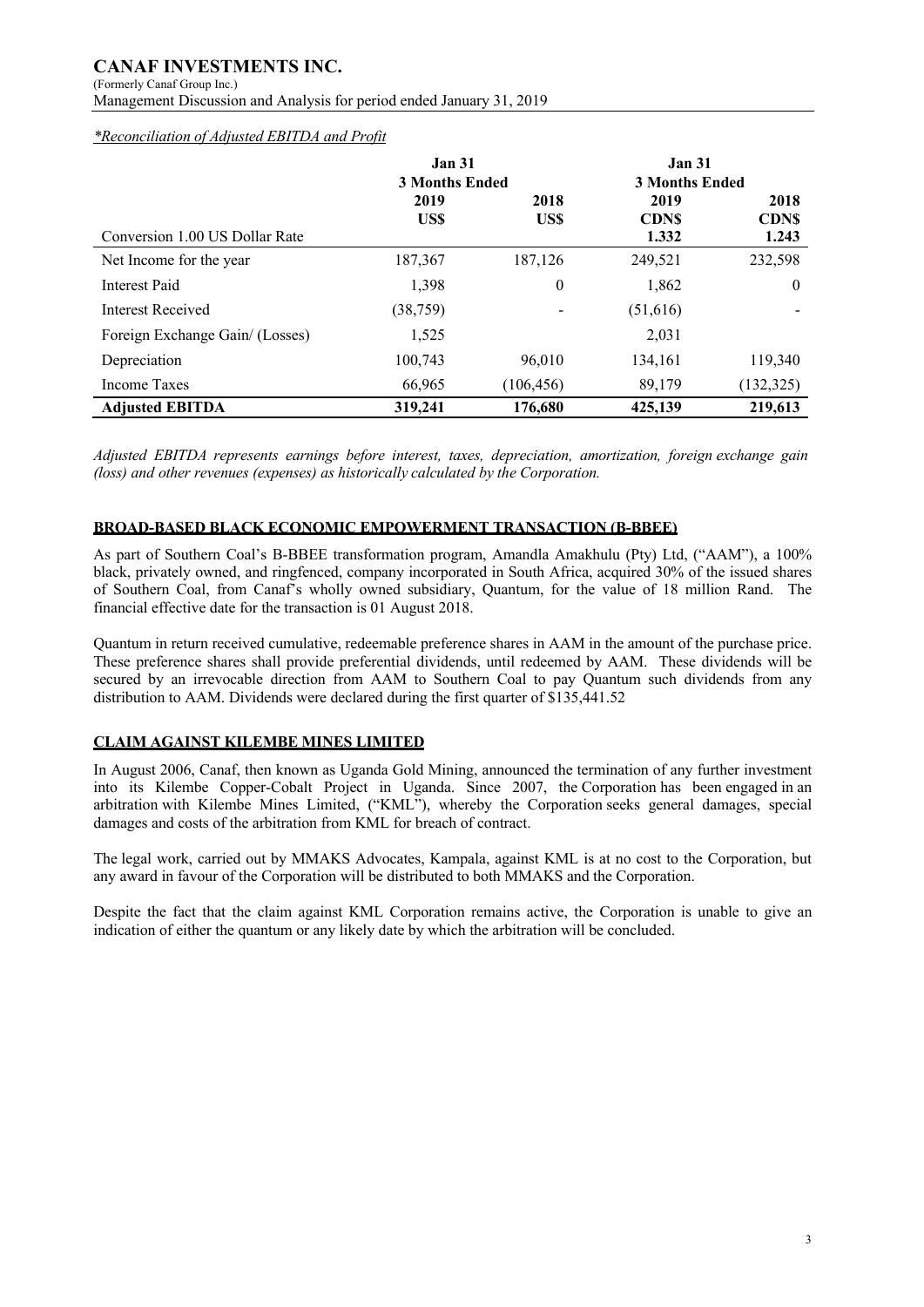## **RESULTS OF OPERATIONS**

### **Quarter Ended January 31, 2019**

The Corporation reported a decline in sales for the first quarter of 2019 compared to the same quarter in 2018, (2019: \$2,419,633, and 2018: \$3,272,213), a 35% decline. While revenue have reduced, cost of sales and administration costs have further reduced, with the corporation reporting net income of \$187,367 for the quarter ended 31<sup>st</sup> January, 2019, which is in line with the net income of the first quarter in the previous year (2018: \$187,126).

|                                   | <b>3 Months Ended</b><br><b>January 31, 2019</b> |             |                 |               |
|-----------------------------------|--------------------------------------------------|-------------|-----------------|---------------|
|                                   | 2019                                             | 2018        | <b>Variance</b> |               |
|                                   | \$                                               | \$          | S               | $\frac{0}{0}$ |
| <b>Sales</b>                      | 2,419,633                                        | 3,273,213   | (853,580)       | $-35%$        |
| Cost of Sales                     | (2,090,114)                                      | (3,024,651) | 934,537         | $-45%$        |
| Gross Profit (Loss)               | 329,519                                          | 248,562     | 80,957          | 25%           |
| Expenses                          |                                                  |             |                 |               |
| General and Administrative        | (119,276)                                        | (167, 892)  | 48,616          | $-41%$        |
| Interest on Bank Loan             | (1,398)                                          |             | (1,398)         | 100%          |
| Foreign Exchange Gain             | (1,525)                                          |             | (1,525)         | 100%          |
| Total expenses                    | (122, 199)                                       | (167, 892)  | 45,693          | $-37%$        |
| Interest Income                   | 38,759                                           |             | 38,759          | 100%          |
| Other Income                      | 8,254                                            |             | 8,254           | 100%          |
| Income (Loss) Before Income Taxes | 254,332                                          | 80,670      | 173,662         | 68%           |
| Income Tax (Expense) Recovery     | (66,965)                                         | 106,456     | (173, 421)      | 259%          |
| Net Income (Loss) for the period  | 187,367                                          | 187,126     | 241             | $0\%$         |

### Sales

Revenue for the quarter was \$2,419,633 (2018: \$3,273,213), a 35% decline in comparison to the same quarter last year. The reduction in revenue is directly related to a similar reduction in demand for Southern Coal's calcine product, primarily from one of its main customers.

The reduction in demand of calcine is primarily down to global uncertainties in the steel and manganese markets that Southern Coal supplies in to. Unless a new customer is engaged on a long-term agreement, the Corporation expects to report reduced sales levels throughout the rest of the year.

### Cost of Sales

In line with the decline in sales, cost of sales fell during the first quarter to \$2,090,114, compared with \$3,024,651 for the same quarter the previous year (a 45% reduction). The extra reduction in cost of sales, is primarily due to a significant reduction in machinery rental, which is due to the fact that Quantum purchased its own front end loader in Q4 2018, which it previously used to rent. It is also for this reason that fuel cost increased.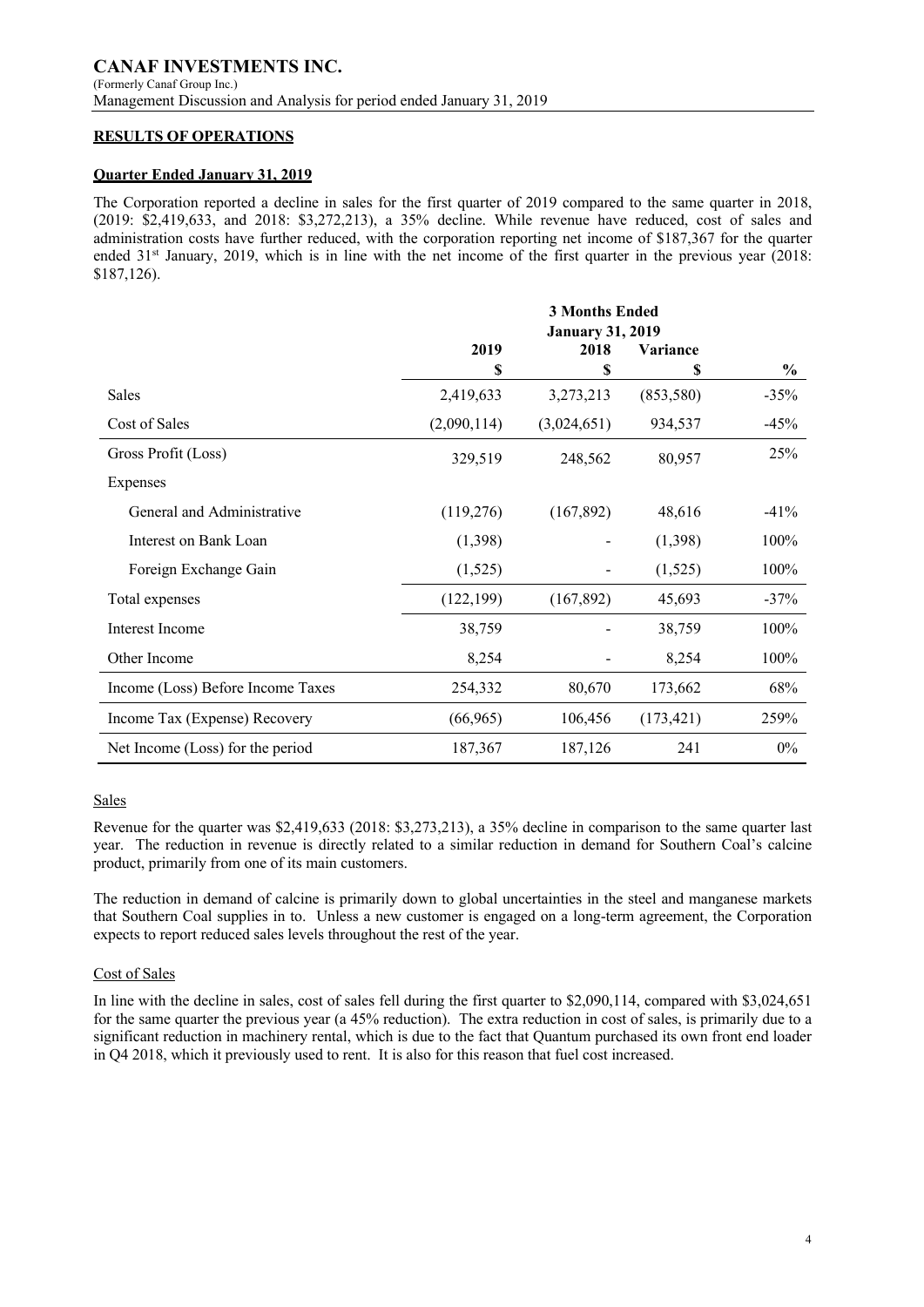## **CANAF INVESTMENTS INC.** (Formerly Canaf Group Inc.) Management Discussion and Analysis for period ended January 31, 2019

|                                         | <b>3 Months Ended</b> |           |  |
|-----------------------------------------|-----------------------|-----------|--|
|                                         | 31 Jan                |           |  |
| <b>COST OF SALES</b>                    | 2019                  | 2018      |  |
|                                         | S                     | S         |  |
| Inventories, Beginning of the Year      | 836,551               | 472,221   |  |
| Analysis Fees                           | 645                   | 2,434     |  |
| Depreciation                            | 99,944                | 96,010    |  |
| Electricity                             | 17,361                | 105,414   |  |
| Fuel, Oil and Lubricants                | 25,384                | 9,923     |  |
| Professional and Project Management Fee | 3,529                 | 1,293     |  |
| <b>Medical Expenses</b>                 | 1,669                 | 1,756     |  |
| <b>Product Purchases</b>                | 1,481,068             | 2,707,945 |  |
| Protective Clothing                     | 2,052                 | 2,410     |  |
| Provident Fund                          | 4,029                 | 3,081     |  |
| Machinery Rental                        | 12,669                | 104,180   |  |
| Repairs and Maintenance                 | 57,207                | 92,786    |  |
| Salaries and Benefits                   | 77,726                | 106,202   |  |
| Transportation                          | 92,723                | 214,357   |  |
| Inventories, End of the Quarter         | (622, 443)            | (895,361) |  |
|                                         | 2,090,114             | 3,024,651 |  |

# General and Administrative Expenses:

|                                        | <b>3 Months Ended</b> |              |           |               |
|----------------------------------------|-----------------------|--------------|-----------|---------------|
|                                        | <b>Jan 31</b>         |              |           |               |
|                                        | 2019                  | 2018         | Variance  |               |
|                                        | \$                    | \$           | \$        | $\frac{6}{9}$ |
| Bank Charges and Interest              | 976                   | 109          | 867       | 89%           |
| <b>Consulting Fees</b>                 | 17,756                | 27,759       | (10,003)  | $-56%$        |
| Management Fees                        | 35,361                | 38,081       | (2,720)   | $-8\%$        |
| Office, Insurance and Sundry           | 21,168                | 67,702       | (46, 534) | $-220%$       |
| Professional Fees                      | 23,025                | 26,159       | (3, 134)  | $-14%$        |
| Promotion                              | 384                   | 143          | 241       | 63%           |
| Telephone                              | 2,658                 | 1,064        | 1,594     | 60%           |
| Transfer Agent and Filing Fees         | 382                   | 664          | (282)     | $-74%$        |
| Travel                                 | 7,849                 | 6,211        | 1,638     | 21%           |
| Broad-Based Black Economic Empowerment | 9,717                 | $\theta$     | 9,717     | 100%          |
|                                        | 119,276               | 167,892      | (48, 616) | $-41%$        |
| Foreign Exchange gain                  | 1,525                 | $\theta$     | 1,525     | 100%          |
| <b>Finance Costs</b>                   | 1,398                 | $\mathbf{0}$ | 1,398     | 100%          |
| <b>Expenses</b>                        | 122,199               | 167,892      | (45, 693) | $-37%$        |
| Interest Income                        | (38, 759)             | $\mathbf{0}$ | (38, 759) | 100%          |
| Other Income                           | (8,254)               | $\mathbf{0}$ | (8,254)   | 100%          |
|                                        | 75,186                | 167,892      | (92,706)  | $-123%$       |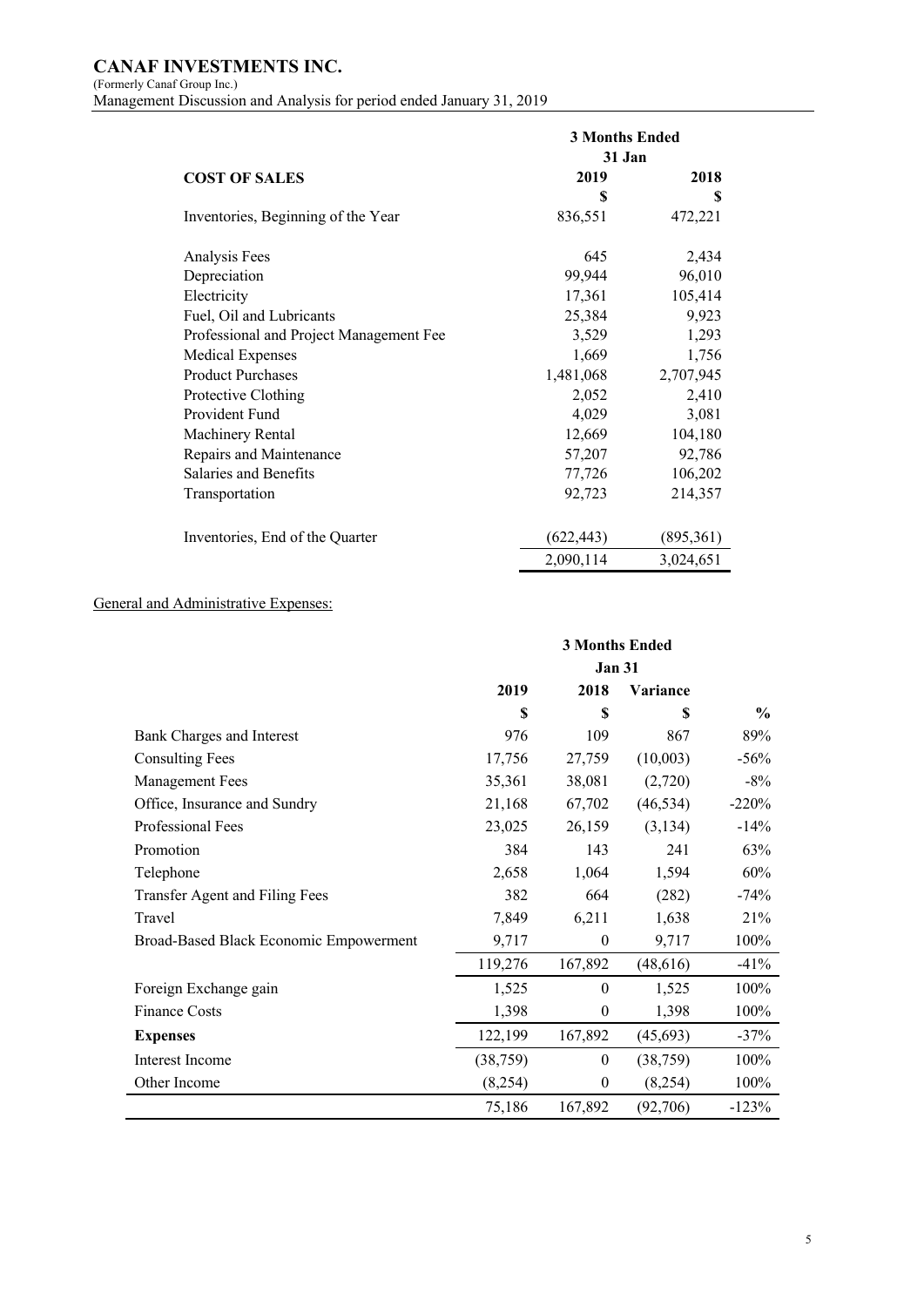#### Expenses

Expenses for the quarter were \$119,276 (2018: \$167,892) a reduction of \$48,616, 41%, although not separately reported in Q1 of 2018 there are a significant amount of increased costs in relation to BBEEE compared to Q1 of this financial year.

### Finance Costs

Finance Cost for the quarter were \$1,525 and this concluded the repayment of the 14 million Rand loan from ABSA bank, which was drawn down in February 2015.

### Interest Income

Interest income for the quarter was \$38,759 for interest earned on cash on hand

### *Comprehensive Income*

The Corporation is not subject to currency fluctuations in its core activities however the Corporation is subject to transactions in various currencies and the volatility in international currency markets does have an impact on some costs and the translation into US\$ the reporting currency of the Corporation. The current quarters comprehensive gain on foreign exchange to the amount of \$401,214 (2018: \$365,689) is primarily as a result of the translation into US\$ the reporting currency. As at January 31, 2019, the Corporation has accumulated other comprehensive loss of \$1,389,227 (October 31, 2018: \$1,778,337).

The Corporation does not hedge net asset translation movements.

## **SUMMARY OF QUARTERLY RESULTS**

The following financial data is derived from the Corporation's financial statements for the past 8 quarters.

|                                                |                   | <b>Three Months Ended</b> |           |           |
|------------------------------------------------|-------------------|---------------------------|-----------|-----------|
|                                                | <b>Jan 31</b>     | <b>Oct 31</b>             | July 31   | April 30  |
|                                                | 2019              | 2018                      | 2018      | 2018      |
|                                                | \$                | \$                        | \$        | S         |
| Sale                                           | 2,419,633         | 2,530,979                 | 3,444,253 | 5,425,213 |
| Gross Profit                                   | 326,631           | 233,066                   | 235,093   | 454,607   |
| Net Income (Loss)                              | 187,367           | 108,996                   | 65,008    | 262,753   |
| Net Comprehensive Income (Loss) for the period | 588,581           | (342, 307)                | (50,662)  | 138,299   |
| Basic and diluted earnings (loss) per share    | 0.00              | 0.00                      | 0.01      | 0.01      |
|                                                |                   |                           |           |           |
|                                                |                   | <b>Three Months Ended</b> |           |           |
|                                                | <b>January 31</b> | October 31                | July 31   | April 30  |
|                                                | 2018              | 2017                      | 2017      | 2017      |
|                                                | \$                | \$                        | \$        | \$.       |
| Sale                                           | 3,273,213         | 2,255,450                 | 1,961,208 | 3,490,753 |
| Gross Profit                                   | 248,562           | 333,885                   | 204,320   | 299,024   |
| Net Income (Loss)                              | 187,126           | (53,908)                  | 166,064   | 231,961   |
| Net Comprehensive Income (Loss) for the period | 552,815           | (183,066)                 | 187,796   | 236,713   |
| Basic and diluted earnings (loss) per share    | (0.00)            | 0.00                      | 0.00      | 0.00      |

The Corporation expects to continue to operate profitably into 2019, however management expects revenues to be significantly reduced in comparison to the year ended October 31, 2018, mostly due to global pressure on the steel and manganese markets, which subsequently filters back to demand for Southern Coal's product.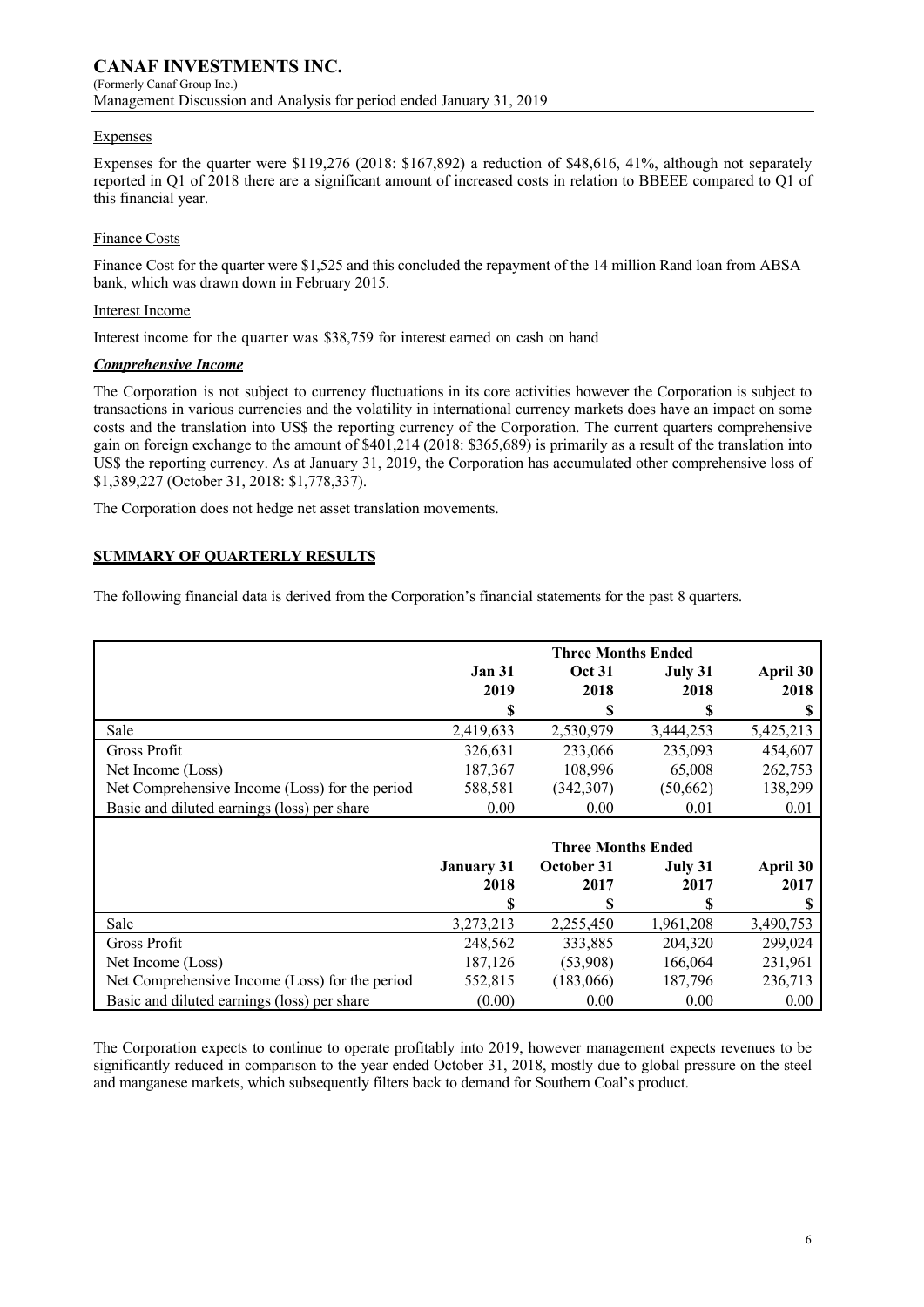## **LIQUIDITY AND CAPITAL RESOURCES**

At January 31, 2019, the Corporation had cash of \$591,414 (October 31, 2018: \$552,351) and working capital of \$1,890,536 (October 31, 2018: \$1,477,490). Surplus cash and cash equivalents are deposited in interest accruing accounts.

Working capital components include cash in current or interest bearing accounts, trade and other receivables, sales tax receivable, inventories and prepaid expenses and deposits, trade and other payables, sales tax payable, income tax payable, and current portion of long-term debt.

Trade receivables and trade payables are expected to increase or decrease as sales volumes change.

|                                                 | <b>3 Months Ended</b>          |            |  |
|-------------------------------------------------|--------------------------------|------------|--|
|                                                 | <b>Oct 31</b><br><b>Jan 31</b> |            |  |
|                                                 | 2019                           | 2018       |  |
|                                                 | S                              | S          |  |
| Cash provided by (used) in operating activities | (7, 461)                       | 739,381    |  |
| Cash used in investing activities               | (2, 473)                       | (269, 949) |  |
| Cash provided by (used) in financing activities | (78, 412)                      | (335, 929) |  |
|                                                 |                                |            |  |
| Increase (Decrease) in cash                     | (88,346)                       | 133,503    |  |

Operations used \$7,461 in cash during the quarter ended January 31, 2019 (October 31, 2018 provided \$739,381) largely due to timing of supplier payments.

Except as described above, the Corporation's management is not aware of any other trends or other expected fluctuations in its liquidity that would create any deficiencies. The Corporation's management believes that its cash balances will be sufficient to meet the Corporation's short-term and long-term requirements for ongoing operations and planned growth. The Corporation does occasionally utilize cash reserves to offer suppliers earlier payment terms in return for more favorable rates.

### **ECONOMIC DEPENDENCE**

Sales from the Corporation's South African coal processing business are substantially derived from two customers and as a result, the Corporation is economically dependent on these customers. The Corporation's exposure to credit risk is limited to the carrying value of its accounts receivable. As at January 31, 2019, trade receivables of \$1,521,001 (October 31, 2018: \$1,240,730) were due from these customers and were collected subsequent to quarter-end.

### **REVENUE RECOGNITION**

Revenue from the sale of calcined anthracite is recognized upon transfer of title, which is completed when the physical product is delivered to customers and collection is reasonably assured. Interest and other income are recognized when earned and collection is reasonably assured.

### **COMMITMENT**

The Corporation has an agreement to lease premises for its coal processing plant in South Africa for a term of ten years, expiring on December 31, 2020, with a monthly rent of Rand 35,000 (\$2,369). Future minimum annual lease payments are as seen below. The Corporation hopes to agree extended terms for the lease of its premises for a further 5 years, during 2019.

|      | S      |
|------|--------|
| 2019 | 28,427 |
| 2020 | 28,427 |
| 2021 | 4,738  |
|      | 61,592 |

### **CONTRACTUAL OBLIGATIONS**

The bank loan bears interest at 10.25% per annum, and matured on January 7, 2019.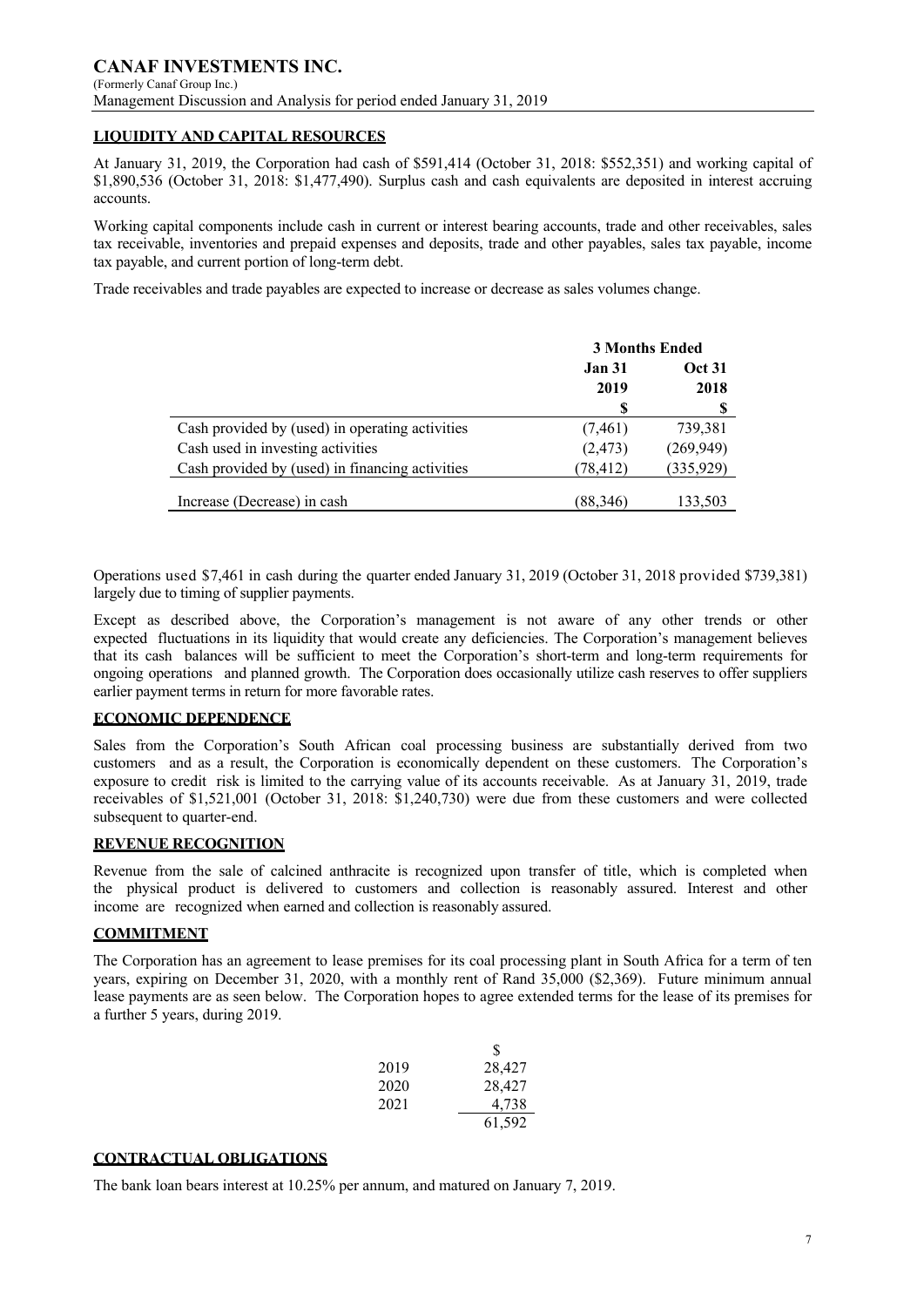## **TRANSACTIONS WITH RELATED PARTIES**

At the report date, key management consists of Christopher Way (CEO, President and a Director of the Corporation), Rebecca Williams (CFO and Director) appointed July 2018, David Way (Chairman of the Board and Director of the Corporation) and Kevin Corrigan (Independent Director of the Corporation).

Fees incurred for services by key management personnel during the year ended January 31, 2019 and 2018 were as follows:

|                        |                                                             | <b>3 Months Ended</b><br><b>Jan 31</b> |        |
|------------------------|-------------------------------------------------------------|----------------------------------------|--------|
|                        |                                                             | 2019                                   | 2018   |
| <b>Services</b>        | Party                                                       |                                        |        |
| Professional Fees      | CFO and director of the Corporation                         | 5,835                                  |        |
| Professional Fees      | Former CFO and director of the Corporation                  |                                        | 27,759 |
| <b>Consulting Fees</b> | President, CEO and director of the Corporation              | 17,756                                 | 18,030 |
| Directors Fees         | Directors of the coal processing operations in South Africa | 32,474                                 | 38,081 |

## **OFF-BALANCE SHEET ARRANGEMENTS**

The Corporation has no off-balance sheet arrangements

### **ACCOUNTING STANDARDS ISSUED BUT NOT YET EFFECTIVE**

A number of new accounting standards, amendments to standards, and interpretations have been issued but not yet effective up the date of issuance of the Company's consolidated financial statements. The Company intends to adopt the following standards when it becomes effective.

### **a) IFRS 9 – Financial Instruments**

IFRS 9 as issued reflects the first phase of the IASBs work on the replacement of IAS 39 and applies to classification and measurement of financial assets as defined in IAS 39. The mandatory effective date has been set for annual periods beginning on or after January 1, 2018 with early adoption permitted. The Company does not intend to early adopt IFRS 9. Based on current facts and circumstances, the Company do not expect its financial performance or disclosure to be materially affected by the application of the standard.

### **b) IFRS 15 – Revenue from Contracts with Customers**

IFRS 15 clarifies the principles for recognizing revenue from contracts with customers. IFRS 15 will also result in enhanced disclosures about revenue, provide guidance for transactions that were not previously addressed comprehensively, and improve guidance for multiple-element arrangements. The standard is effective for annual periods beginning on or after January 1, 2018 with early adoption permitted. The Company does not intend to early adopt IFRS 15. Based on current facts and circumstances, the Company do not expect its financial performance or disclosure to be materially affected by the application of the standard.

## **CRITICAL ACCOUNTING POLICIES AND ESTIMATES**

The details of Canaf's accounting policies are presented in Note 2 of the Audited Financial Statements for the quarter ended January 31, 2019. These policies are considered by management to be essential to understanding the processes and reasoning that go into the preparation of the Corporation's financial statements and the uncertainties that could have a bearing on its financial results.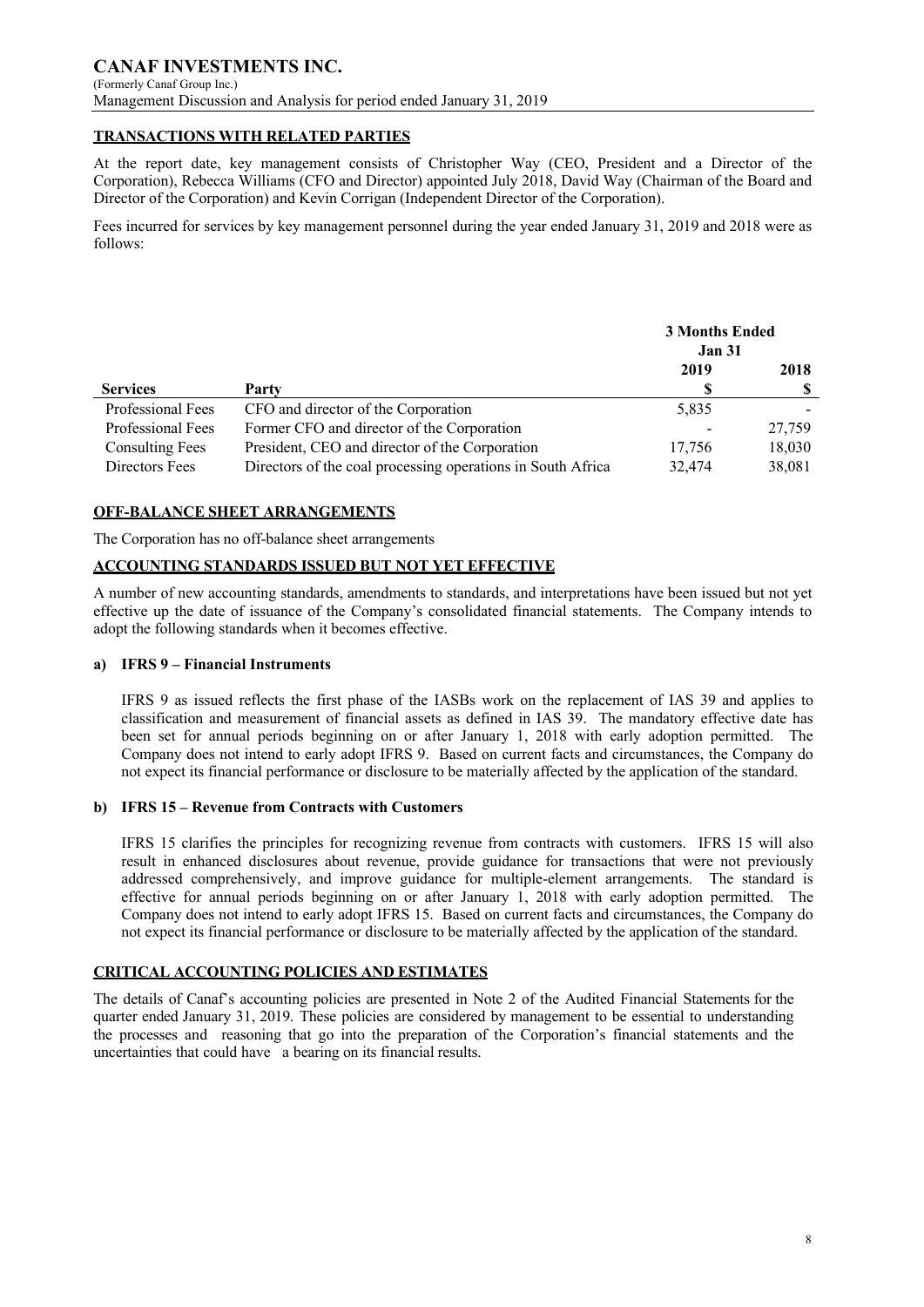## **MANAGEMENT FINANCIAL RISKS**

The Corporation is exposed to various risks in relation to financial instruments. The Corporation's financial assets and liabilities by category are summarized in Note 2(o) of the consolidated financial statements. The Corporation's risk management is coordinated by the board of directors and focuses on actively securing the Corporation's short to medium-term cash flows and raising finances for the Corporation's capital expenditure program. The Corporation does not actively engage in the trading of financial assets for speculative purposes. The most significant financial risks to which the Corporation is exposed are described below.

#### *Foreign Currency Risk*

Foreign exchange risk arises because of fluctuations in exchange rates. The Corporation conducts a significant portion of its business activities in foreign currencies. The Corporation's subsidiaries, principally located in South Africa, routinely transact in the local currency, exposing the Corporation to potential foreign exchange risk in its financial position and cash flows.

The assets, liabilities, revenue and expenses that are denominated in foreign currencies will be affected by changes in the exchange rate between the United States dollar and these foreign currencies. The Corporation has outstanding debt obligations that are payable in South African Rand. The Corporation does not currently use financial instruments to mitigate this risk.

#### *Credit Risk*

Credit risk is the risk of loss associated with counterparty's inability to fulfill its payment obligations. The Corporation limits its exposure to credit loss for cash by placing its cash with high quality financial institutions and for trade receivable by performing standard credit checks. The credit risk for cash and trade receivables is considered negligible since the counterparties are reputable banks with high quality external credit ratings and customers with no history of default.

The Corporation has a credit risk exposure related to its economic dependence on two customers for its calcine sales. The Corporation has assessed its exposure to credit risk and has determined that no significant risks exist from these concentrations of credit.

#### *Liquidity Risk*

Liquidity risk is the risk that the Corporation will not be able to meet its financial obligations when they become due. The Corporation ensures, as far as reasonably possible, that it will have sufficient capital in order to meet short-term business requirements, after taking into account cash flows from operations and the Corporation's holdings of cash. The Corporation has a working capital of \$1,890,536 as at January 31, 2019. There can be no assurance that the Corporation will be successful with generating and maintaining profitable operations or will be able to secure future debt or equity financing for its working capital and expansion activities.

#### *Interest Rate Risk*

Interest rate risk is the risk that future cash flows will fluctuate as a result of changes in market interest rates. Interest on the Corporation's bank loan is tied to the Prime Rate, and as such, the Corporation is not exposed to significant interest rate risk.

### *Commodity Price Risk*

The Corporation's revenues, earnings and cash flows are directly related to the volume and price of calcine sold and are sensitive to changes in market prices over which it has little or no control. The Corporation has the ability to address its price-related exposures through the use of sales contracts.

#### *Fair Value*

The Corporation uses the following hierarchy for determining fair value measurements:

- Level 1: Ouoted prices in active markets for identical assets or liabilities.
- Level 2: Other techniques for which all inputs which have a significant effect on the recorded fair value are observable, either directly or indirectly.
- Level 3: Techniques which use inputs that have a significant effect on the recorded fair value that is not based on observable market data.

The level within which the financial asset or liability is classified is determined based on the lowest level of significant input to the fair value measurement.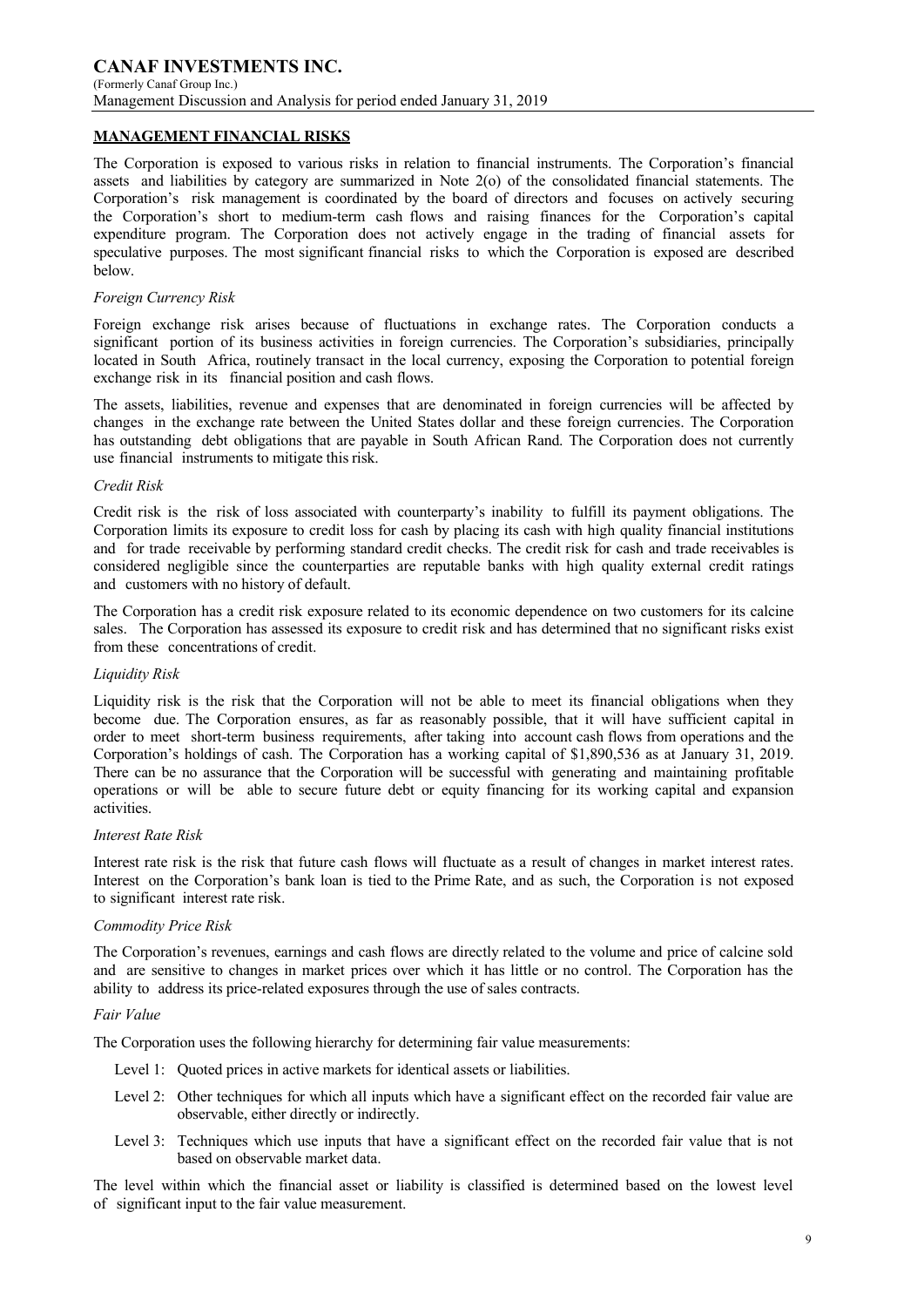### **CANAF INVESTMENTS INC.** (Formerly Canaf Group Inc.) Management Discussion and Analysis for period ended January 31, 2019

The Corporation's financial assets measured at fair value through profit or loss use Level 1 valuation techniques during the year ended October 31, 2018. The carrying values of the Corporation's financial assets and liabilities approximate their fair values as at January 31, 2019.

## **CAPITAL RISK MANAGEMENT**

The Corporation's objectives in managing its capital are to ensure adequate resources are available to fund its coal processing business in South Africa, to seek out and acquire new projects of merit, and to safeguard its ability to continue as a going concern. The Corporation manages its share capital as capital, which as at January 31, 2019, totaled \$8,079,463 (2018: \$8,079,463).

The Corporation manages its capital structure in a manner that provides sufficient funding for operational and capital expenditure activities. Funds are secured through the sale of calcine in South Africa and, when necessary, through debt funding or equity capital raised by means of private placements. There can be no assurances that the Corporation will be able to obtain debt or equity capital in the case of operating cash deficits.

The Corporation may, from time to time, invest capital that is surplus to immediate operational needs in shortterm, liquid, and highly rated financial instruments held with major financial institutions, or in marketable securities. The Corporation may also, from time to time, enter into forward foreign exchange and commodity price contracts to hedge a portion of its exposure to movements in foreign exchange and commodity prices.

The Corporation has no externally imposed capital requirements and has not paid or declared any dividends since the date of incorporation, nor are any contemplated in the foreseeable future. There were no changes in the Corporation's approach to capital management during the quarter ended January 31, 2019.

## **RISKS AND UNCERTAINTIES**

The Corporation is subject to a number of risk factors due to the nature of the mining business in which it is engaged, including movements in commodity prices, which are difficult to forecast. The Corporation seeks to counter these risks as far as possible by selecting exploration areas on the basis of their recognized geological potential to host economic deposits.

The Corporation's assets are of indeterminate value. For further particulars see the financial statements filed on www.sedar.com.

### *Exploration and Development*

The Corporation is not currently engaged in any exploration or development projects.

### *Operating Hazards and Risks*

Operations in which the Corporation has a direct or indirect interest will be subject to all the hazards and risks normally incidental to exploration, development and production of resources, any of which could result in work stoppages, damage to persons or property and possible environmental damage. Although the Corporation has or will obtain liability insurance in an amount which it considers adequate, the nature of these risks is such that liabilities might exceed policy limits, the liabilities and hazards might not be insurable, or the Corporation might not elect to insure itself against such liabilities due to high premium costs or other reasons, in which event the Corporation could incur significant costs that could have a material adverse effect upon its financial condition.

### *Metal and Mineral Prices*

Factors beyond the control of the Corporation affect the price and marketability of gold and other metals and minerals. Metal and mineral prices have fluctuated widely, particularly in recent years and are affected by numerous factors including international, economic and political trends, expectations of inflation, currency exchange fluctuations, interest rates, global or regional consumption patterns, speculative activities and worldwide production levels. The effect of these factors on the Corporation's future prospects cannot accurately be predicted.

### *Political Risk*

Quantum is located in South Africa and consequently the Corporation will be subject to certain risks, including currency fluctuations, electricity outages and possible political or economic instability, and exploration and production activities may be affected in varying degrees by political stability and government regulations relating to the industry. Any changes in regulations or shifts in political attitudes are beyond the control of the Corporation and may adversely affect its business. Exploration may be affected in varying degrees by government regulations with respect to restrictions on future exploitation and production, price controls, export controls, foreign exchange controls, income taxes, expropriation of property, environmental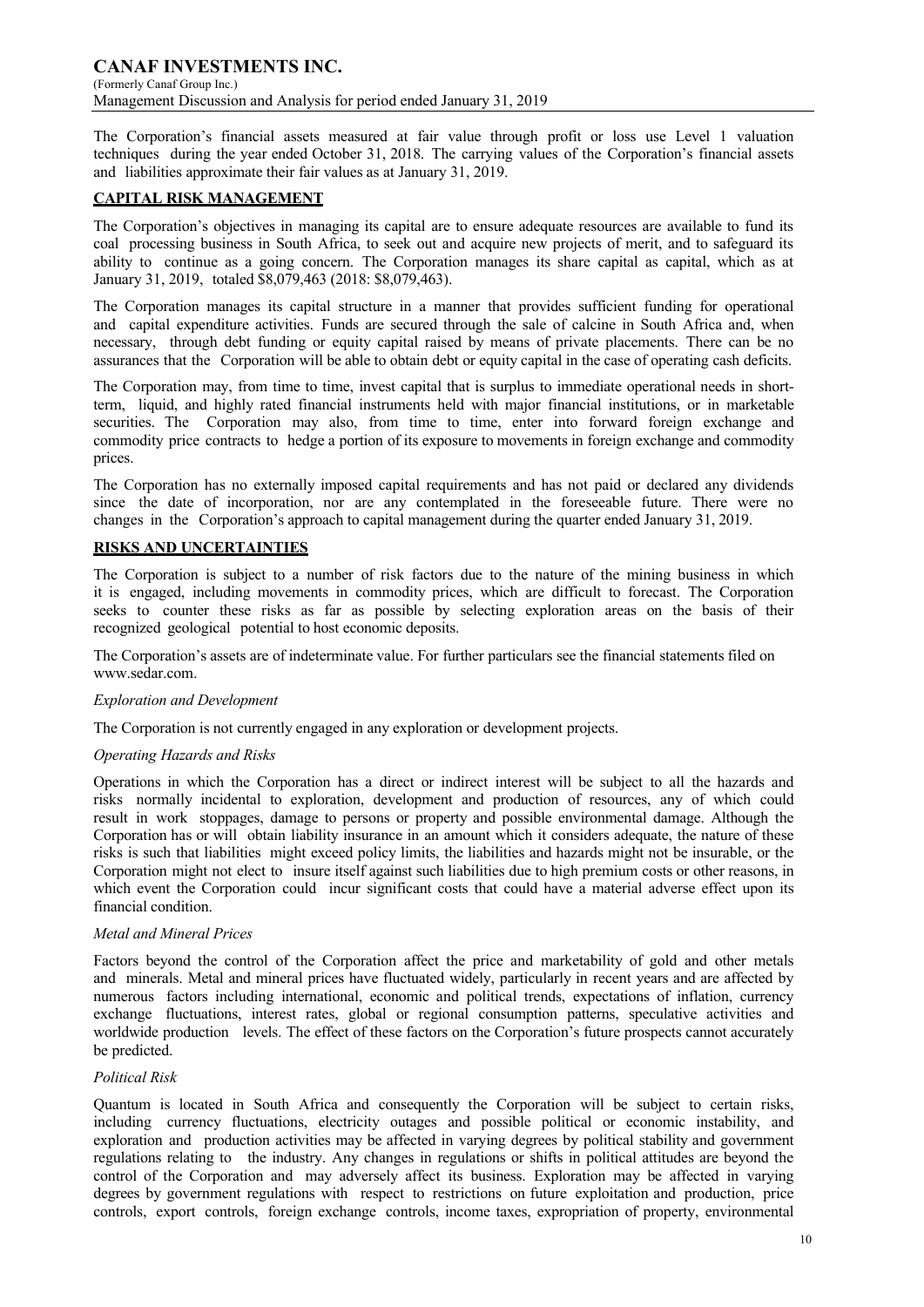#### legislation and site safety.

#### *Environmental Factors*

All phases of the Corporation's operations will be subject to environmental regulation in South Africa.

Environmental legislation is evolving in a manner which will require stricter standards and enforcement, increased fines and penalties for non-compliance, more stringent environmental assessments of proposed projects and a heightened degree of responsibility for companies and their officers, directors and employees. In addition, certain types of operations require the submission and approval of environmental impact assessments. Environmental assessments of proposed projects carry a heightened degree of responsibility for companies and directors, officers and employees. The cost of compliance with changes in governmental regulations has a potential to reduce the profitability of operations. The exploration, development and production activities of the Corporation will require certain permits and licenses from various governmental authorities and such operations are and will be governed by laws and regulations governing exploration, development and production, labour standards, occupational health, waste disposal, toxic substances, land use, environmental protection, safety and other matters. Companies engaged in exploration activities generally experience increased costs and delays as a result of the need to comply with applicable laws, regulations and permits. There can be no assurance that all licenses and permits which the Corporation may require to carry out exploration and development of its projects will be obtainable on reasonable terms or on a timely basis, or that such laws and regulations would not have an adverse effect on any project that the Corporation may undertake.

#### *Cash Flows and Additional Funding Requirements*

Although since the acquisition of Quantum, the Corporation has significant revenues from operations, the majority of sources of funds currently available to the Corporation for any future acquisition and development projects will in large portion be derived from the issuance of equity or project finance debt. Although the Corporation presently has sufficient financial resources and has been successful in the past in obtaining equity and debt financing to undertake its currently planned exploration and development programs, there is no assurance that it will be able to obtain adequate financing in the future or that such financing will be on terms advantageous to the Corporation.

#### *Title to Assets*

Although the Corporation has or will receive title options for any concessions in which it has or will acquire a material interest, there is no guarantee that title to such concessions will be not challenged or impugned. In some countries, the system for recording title to the rights to explore, develop and mine natural resources is such that a title opinion provides only minimal comfort that the holder has title. Also, in many countries, claims have been made and new claims are being made by aboriginal peoples that call into question the rights granted by the governments of those countries.

#### *Enforcement of Civil Liabilities*

Substantially all of the assets of the Corporation will be located outside of Canada, with the directors and officers of the Corporation being resident outside of Canada also. As a result, it may be difficult or impossible to enforce judgments granted by a court in Canada against the assets of the Corporation or the directors and officers of the Corporation residing outside of Canada.

#### *Management*

The Corporation is dependent on a relatively small number of key employees, the loss of any of whom could have an adverse effect on the Corporation.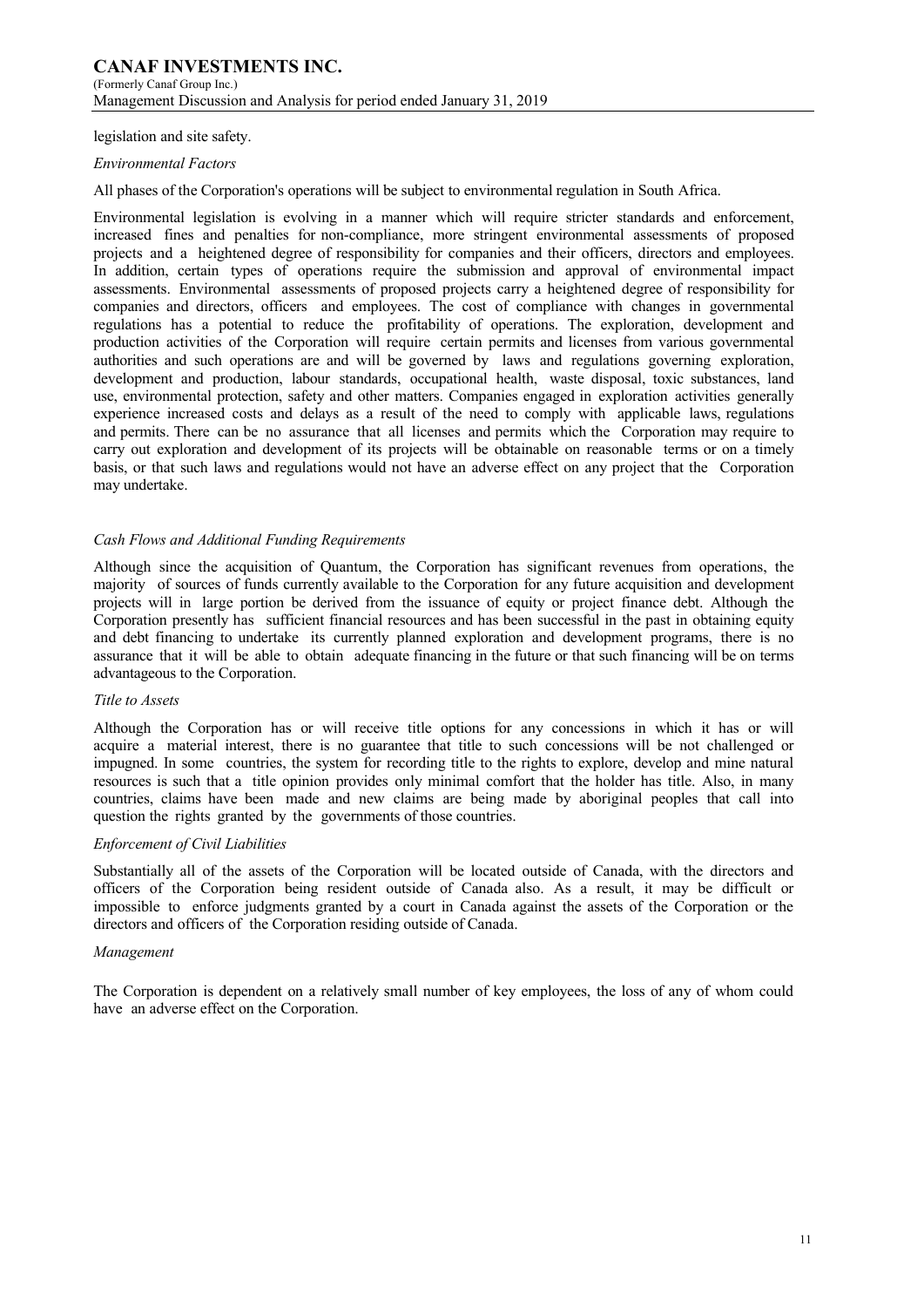#### **CANAF INVESTMENTS INC.** (Formerly Canaf Group Inc.) Management Discussion and Analysis for period ended January 31, 2019

## **CAUTIONARY STATEMENTS ON FORWARD-LOOKING INFORMATION**

This MD&A together with the Corporation's consolidated financial statements for the quarter ended January 31, 2019 contain certain statements that may be deemed "forward-looking statements". All statements in this MD&A, other than statements of historical fact, that address exploration drilling, exploitation activities and events or developments that the Corporation expects to occur, are forward looking statements. Forward looking statements in this document are statements that are not historical facts and are generally, but not always, identified by the words "expects", "plans", "anticipates", "believes", "intends", "estimates", "projects", "potential" and similar expressions, or that events or conditions "will", "would", "may", "could" or "should" occur. Information inferred from the interpretation of drilling results and information concerning resource estimates may also be deemed to be forward looking statements, as it constitutes a prediction of what might be found to be present when and if a project is actually developed. Although the Corporation believes the expectations expressed in such forward-looking statements are based on reasonable assumptions, such statements are not guarantees of future performance and actual results may differ materially from those in the forward-looking statements.

Inherent in forward-looking statements are risks and uncertainties beyond the Corporation's ability to predict or control, including risks that may affect the Corporation's operating or capital plans, including risks generally encountered in the exploration and development of natural resource properties, such as unusual or unexpected geological formations, unanticipated metallurgical difficulties, ground control problems, process upsets and equipment malfunctions; risks associated with labour and unavailability of skilled labour; fluctuations in the market prices of the Corporation's principal products, which are cyclical and subject to substantial price fluctuations; risks created through competition for natural resource properties; risks associated with lack of access to markets; risks associated with mineral and resource estimates, including the risk of errors in assumptions or methodologies; risks posed by fluctuations in exchange rates and interest rates, as well as general economic conditions; risks associated with environmental compliance and permitting, including those created by changes in environmental legislation and regulation; risks associated with the Corporation's dependence on third parties in the provision of transportation and other critical services; risks associated with aboriginal title claims and other title risks; social and political risks associated with operations in foreign countries; and risks associated with legal proceedings.

Actual results and developments are likely to differ, and may differ materially, from those expressed or implied by the forward-looking statements contained in this MD&A. Such statements are based on a number of assumptions which may prove to be incorrect, including, but not limited to, the following assumptions: that there is no material deterioration in general business and economic conditions; that there is no unanticipated fluctuation of interest rates and foreign exchange rates; that the supply and demand for, deliveries of, and the level and volatility of commodity prices develop as expected; that the Corporation receives regulatory and governmental approvals as are necessary on a timely basis; that the Corporation is able to obtain financing as necessary on reasonable terms; that there is no unforeseen deterioration in the Corporation's activity costs; that the Corporation is able to continue to secure adequate transportation as necessary for its exploration activities; that the Corporation is able to procure equipment and supplies, as necessary, in sufficient quantities and on a timely basis; that exploration activity timetables and capital costs for the Corporation's planned projects are not incorrectly estimated or affected by unforeseen circumstances; that costs of closure of various operations are accurately estimated; that there are no unanticipated changes to market competition; that the Corporation's estimates in relation to its natural resource interests are within reasonable bounds of accuracy (including with respect to size, grade and recoverability of mineral projects) and that the geological, operational and price assumptions on which these are based are reasonable; that no environmental and other proceedings or disputes arise; and that the Corporation maintains its ongoing relations with its employees, consultants and advisors.

Readers are cautioned that the foregoing list of important factors and assumptions is not exhaustive. Forward- looking statements are not guarantees of future performance. Events or circumstances could cause the Corporation's actual results to differ materially from those estimated or projected and expressed in, or implied by, these forward- looking statements. The Corporation undertakes no obligation to update publicly or otherwise revise any forward- looking statements or the foregoing list of factors, whether as a result of new information or future events or otherwise, except as may be required under applicable laws.